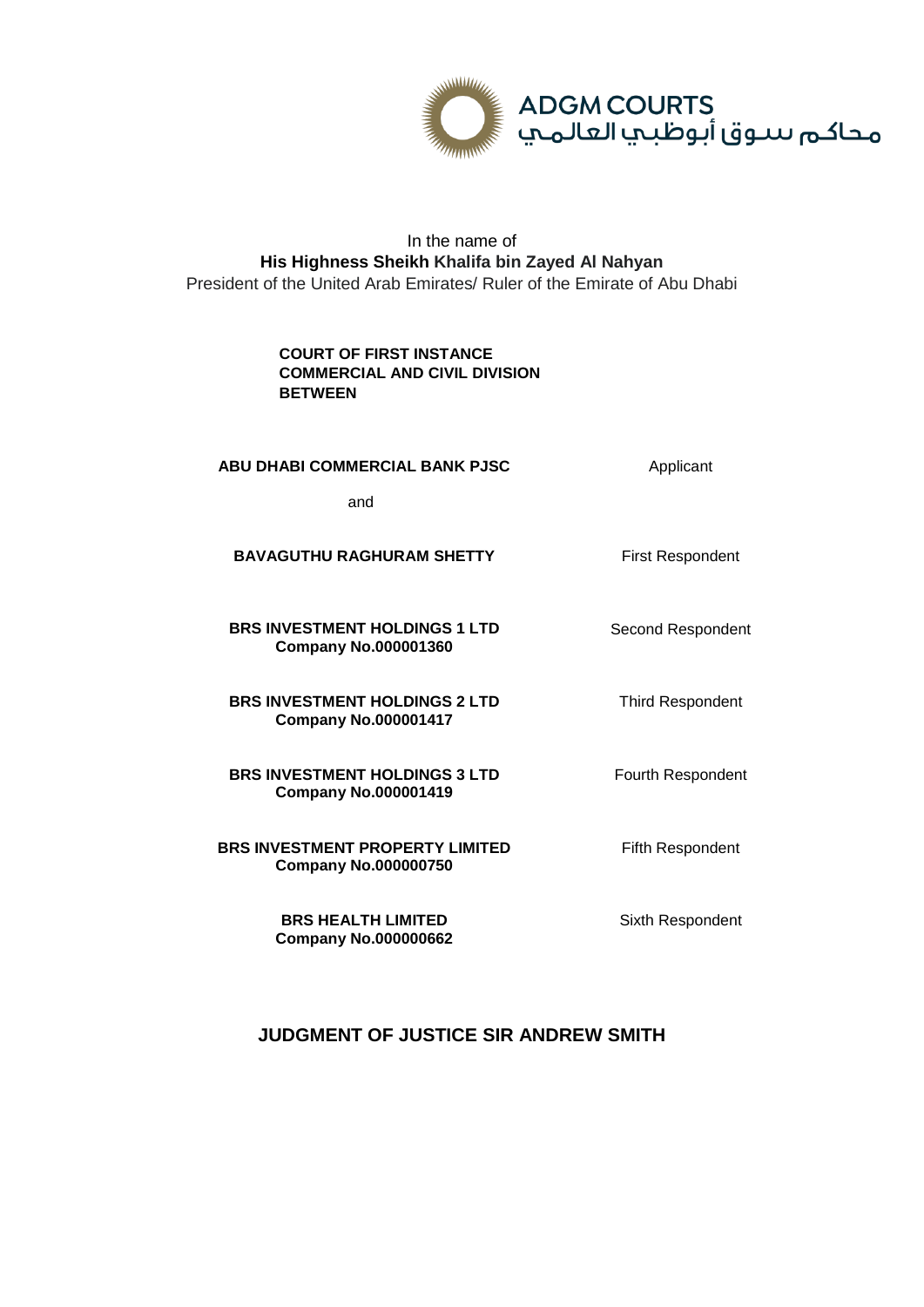

| <b>Neutral Citation:</b>  | [2021] ADGMCFI 0004                                                                                                                                                                                                                                                                                                                                                                                                                                                                                                                                                                                                                                                                                                                                                                                                                                          |
|---------------------------|--------------------------------------------------------------------------------------------------------------------------------------------------------------------------------------------------------------------------------------------------------------------------------------------------------------------------------------------------------------------------------------------------------------------------------------------------------------------------------------------------------------------------------------------------------------------------------------------------------------------------------------------------------------------------------------------------------------------------------------------------------------------------------------------------------------------------------------------------------------|
| Before:                   | <b>Justice Sir Andrew Smith</b>                                                                                                                                                                                                                                                                                                                                                                                                                                                                                                                                                                                                                                                                                                                                                                                                                              |
| <b>Decision Date:</b>     | 8 April 2021                                                                                                                                                                                                                                                                                                                                                                                                                                                                                                                                                                                                                                                                                                                                                                                                                                                 |
| Decision:                 | The Court orders that:<br>1. an Injunction be made against the Second to Sixth<br>Respondents, being respectively (2) BRS Investment<br>Holdings 1 Ltd; (3) BRS Investment Holdings 2 Ltd; (4)<br>BRS Investment Holdings 3 Ltd; (5) BRS Investment<br>Property Limited (6) BRS Health Limited, prohibiting them<br>from facilitating or registering dealings in shares presently<br>registered in the First Respondent's name in each of<br>them.<br>2. a Domestic Freezing Injunction be made against the First<br>Respondent, being Bavaguthu Raghuram Shetty.<br>3. a Worldwide Freezing Injunction be made against the<br>Second to Sixth Respondents, being respectively (2) BRS<br>Investment Holdings 1 Ltd; (3) BRS Investment Holdings 2<br>Ltd; (4) BRS Investment Holdings 3 Ltd; (5) BRS<br>Investment Property Limited (6) BRS Health Limited. |
|                           | Together with ancillary relief.                                                                                                                                                                                                                                                                                                                                                                                                                                                                                                                                                                                                                                                                                                                                                                                                                              |
| <b>Hearing Date(s):</b>   | 8 April 2021                                                                                                                                                                                                                                                                                                                                                                                                                                                                                                                                                                                                                                                                                                                                                                                                                                                 |
| Date of Orders:           | 8 April 2021                                                                                                                                                                                                                                                                                                                                                                                                                                                                                                                                                                                                                                                                                                                                                                                                                                                 |
| <b>Catchwords:</b>        | Injunctive relief in relation to proceedings outside the<br>jurisdiction, requirement for claim form. Service of documents<br>by an alternative method.<br>Domestic freezing order.<br>Worldwide freezing order under Chabra principle.                                                                                                                                                                                                                                                                                                                                                                                                                                                                                                                                                                                                                      |
| <b>Legislation Cited:</b> | Abu Dhabi Law No (4) of 2013, as amended by Abu Dhabi<br>Law No (12) of 2020, Article 13 (7)<br>ADGM Court, Civil Evidence Judgments, Enforcement and<br>Judicial Appointments Regulations, 2015<br>English Civil Procedure Rules<br>ADGM Civil Procedure Rules 2015, r.64                                                                                                                                                                                                                                                                                                                                                                                                                                                                                                                                                                                   |
| <b>Cases Cited:</b>       | Ras Al Khaimah Investment Authority v Bestfort Development<br>LLP, [2015] EWHC 1955 (Ch)<br>Société Generale v Goldas Kuyumculuk Sanayi Ithalat Ihracat<br>AS, [2017] EWHC 667 (Comm)<br>Bayat v Cecil, [2011] EWCA Civ 135<br>Abela v Baadarani, [2013] UKSC 44<br>Lakatamia Shipping v Morimoto, [2019] EWCA Civ 2203<br>Sabbagh v Khoury, [2014] EWHC 3233<br>TSB Private Bank International SA v Chabra, [1992] 1 WLR<br>231<br>PJSC Vseukrainskyi v Maksimov, [2013] EWHC 422<br>Ras Al Khaimah Investment Authority v Bestford Development                                                                                                                                                                                                                                                                                                             |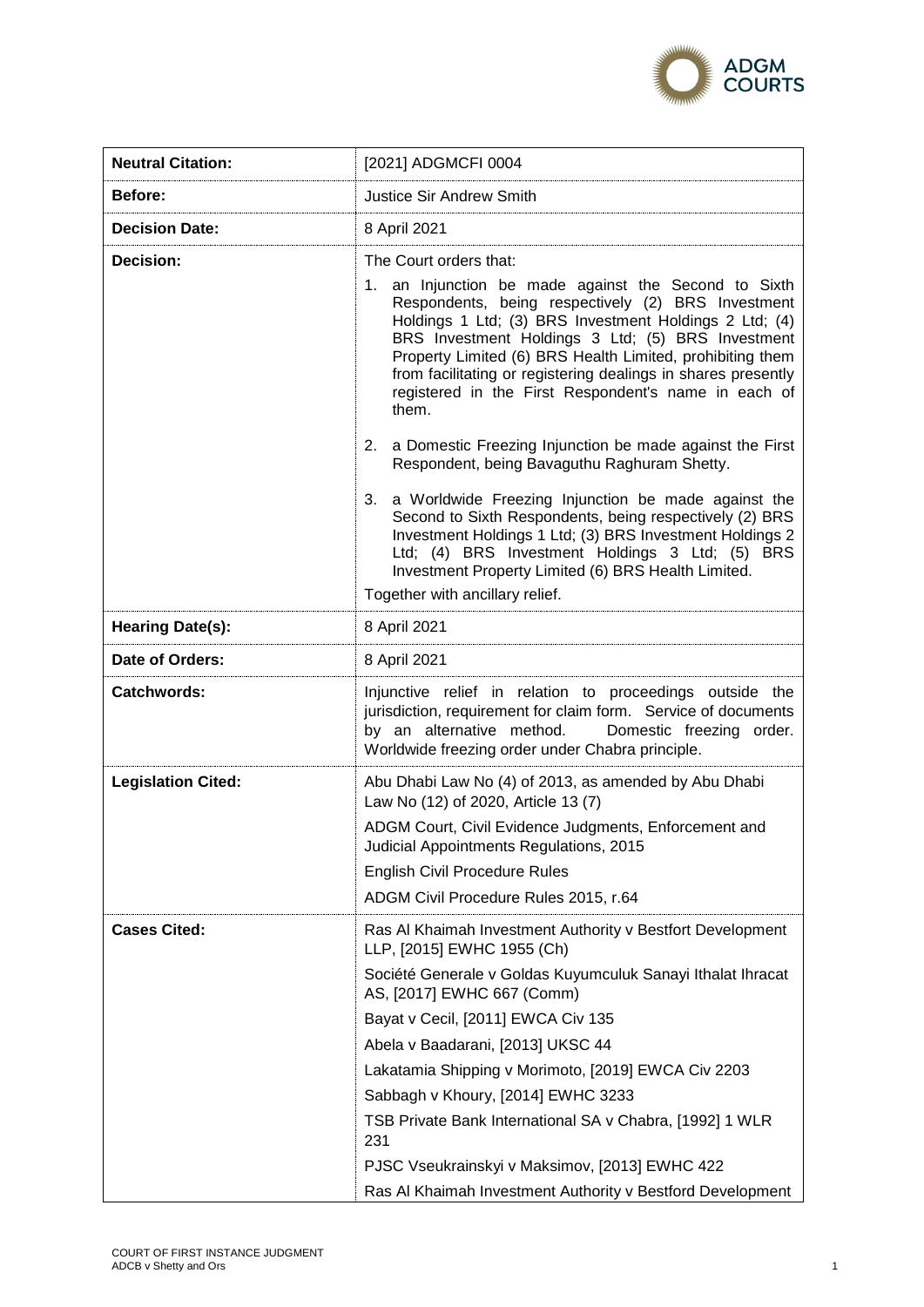

|                             | LLP, [2017] EWCA Civ 1014                                                                          |
|-----------------------------|----------------------------------------------------------------------------------------------------|
|                             | Yukong Line Ltd v Rendsburg Investments Corp., [2001] 2<br>Lloyd's Rep 113                         |
|                             | JSC Mezhdunarodniy Promyshlenny Bank v Purgachev,<br>[2015] EWCA Civ 139                           |
|                             | Algosaibi v Saad Investments Co Ltd., 2011 (1) CILR 178                                            |
| <b>Case Number:</b>         | ADGMCFI-PCA-2021-003                                                                               |
| Parties and representation: | Abu Dhabi Commercial Bank PJSC (Applicant)                                                         |
|                             | Represented by Mr Rajesh Pillai QC, Mr Scott Ralston of<br>Counsel and Ms Rebecca Zaman of Counsel |
|                             | Instructed by Mr Damian Honey of Holman Fenwick Willan<br><b>LLP</b>                               |
|                             | <b>Bavaguthu Raghuram Shetty (First Respondent)</b>                                                |
|                             | Appeared in person (without submitting to the jurisdiction of<br>the Court)                        |
|                             | BRS Investment Holdings 1 Ltd Company no.000001360<br>(Second Respondent)                          |
|                             | No appearance                                                                                      |
|                             | BRS investment holdings 2 Ltd Company no.000001417<br>(Third Respondent)                           |
|                             | No appearance                                                                                      |
|                             | BRS investment holdings 3 Ltd Company no.000001419<br>(Fourth Respondent)                          |
|                             | No appearance                                                                                      |
|                             | BRS Investment Property Limited Company no.000000750<br>(Fifth Respondent)                         |
|                             | No appearance                                                                                      |
|                             | BRS Health Limited Company no.000000662 (Sixth<br><b>Respondent)</b>                               |
|                             | No appearance                                                                                      |

### **JUDGMENT**

- 1. The applicant in this matter is Abu Dhabi Commercial Bank PJSC ("ADCB"), a bank incorporated in the United Arab Emirates ("UAE") which is majority owned by the Government of Abu Dhabi through the Abu Dhabi Investment Council. It seeks orders against Mr Bavaguthu Raghuram Shetty and five other respondents, which are companies said to be associated with Mr Shetty and which are conveniently referred to together as the "corporate respondents". Mr Shetty is, according to the evidence before the Court, an Indian national with a residency permit for the UAE. (In this judgment, I refer to "Mr" Shetty. It might be that he is more properly referred to as Dr Shetty, as he is in some documents. In any event, I intend no discourtesy.) The corporate respondents are incorporated in the Abu Dhabi Global Market ("ADGM").
- 2. I conducted a hearing of the applications remotely on 8 April 2021. ADCB was represented by Mr Rajesh Pillai QC, Mr Scott Ralston and Ms Rebecca Zaman. Mr Shetty addressed me in person: it was acknowledged by ADCB that he should not be regarded as thereby submitting to the jurisdiction of the Court on his own behalf or as representing any of the corporate respondents (if and in so far as he addressed me on their behalf). At the end of the hearing, I announced that I would made orders substantially as sought by ADCB, and would give my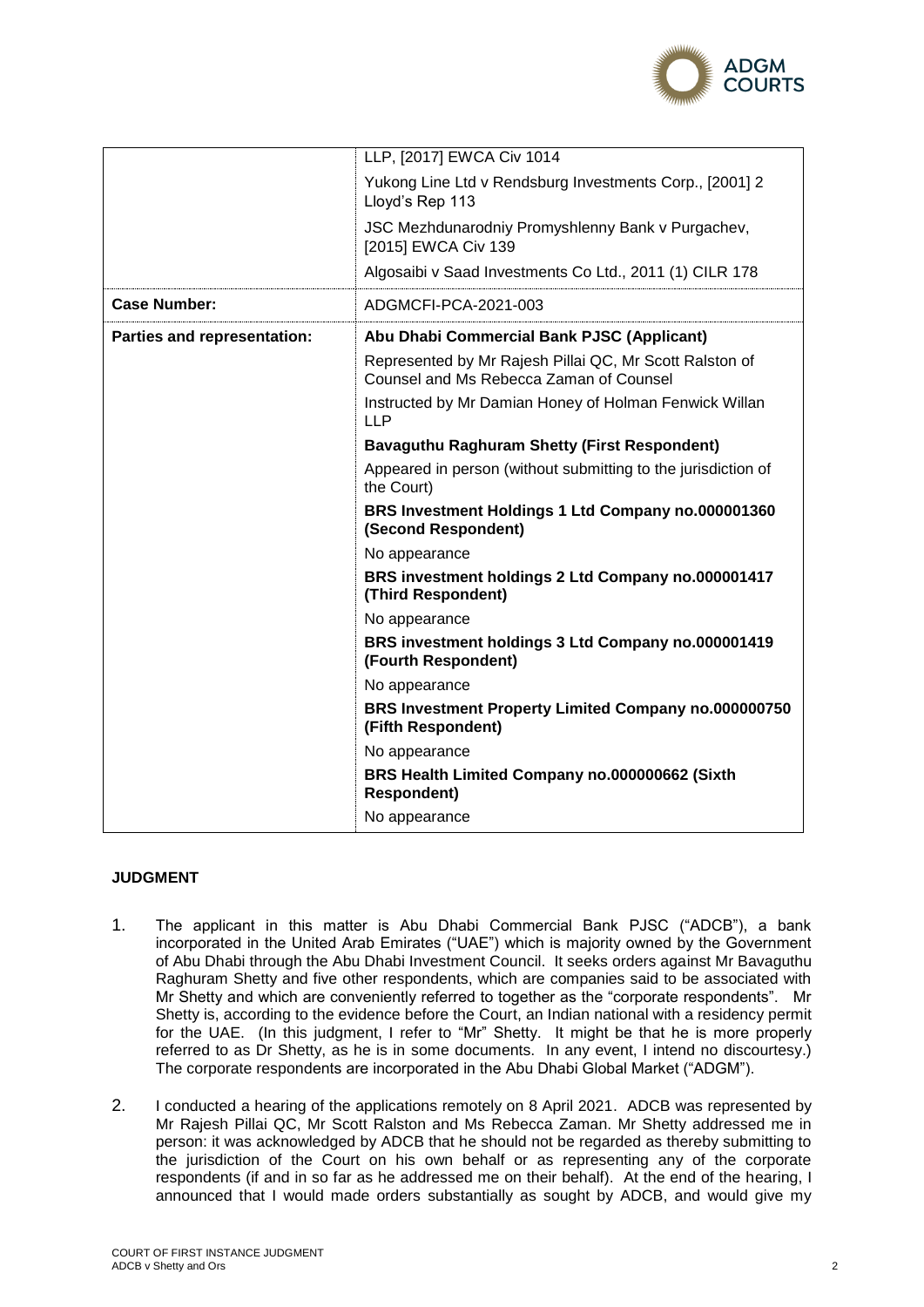

reasons later. An order was issued on 9 April 2021 accordingly. These are my reasons for making it.

- 3. The applications concern a group of companies, the "NMC Group", the origins of which lie in a business founded in Abu Dhabi in the 1970's by Mr Shetty and his wife, and which grew to become the largest providers of private healthcare in the UAE. In 2008, Mr Shetty incorporated NMC Healthcare Limited, which became the ultimate holding company of the Group. It was owned until 28 March 2012 by Mr Shetty and two other shareholders, Mr Khaleefa Butti and Mr Saeed Butti. In 2012, the ultimate parent company of the Group became NMC Health plc, an English company which was listed on the London Stock Exchange. After an initial public offering of shares in 2012, Mr Shetty and Messrs Butti are said together to have held 67% of the shares, but their holding was, apparently, later reduced. NMC Healthcare LTD remained the main operating entity in the Group.
- 4. On 9 April 2020, NMC Health plc was placed into administration by an order made by the English Court on ADCB's application. On 27 September 2020, sitting in this Court, I made an administration order on the grounds of insolvency in respect of NMC Healthcare LTD and of 35 other companies, which are its direct or indirect subsidiaries. These 36 companies had been variously incorporated in the Emirates of Abu Dhabi, Dubai and Sharjah and had been continued into ADGM under certificates of continuance issued by the ADGM Registrar.
- 5. ADCB contends that the reason for the Group's insolvency was fraud on a massive scale, and that Mr Shetty was a participant in the fraud. It claims to have suffered very large losses as a result of the fraud, more specifically as a result of fraudulent misrepresentations made in relation to various lending arrangements that it had with the Group. On 2 December 2020, it brought proceedings in the English Commercial Court against Mr Shetty and five other defendants for damages, and on the same day Mr Justice Bryan made a worldwide freezing order against Mr Shetty and the other defendants in respect of assets of each of them to a value of US\$1 billion. The order also required that the defendants each provide information about his assets worldwide exceeding US\$20,000 in value.
- 6. On 9 March 2021 by a further order in the English proceedings made by consent by Mrs Justice Cockerill DBE, the English Court permitted ADCB to apply to this Court for (i) "a domestic freezing order against [Mr Shetty]"; (ii) "a domestic freezing order or injunction restraining [the corporate respondents and another company, BRS KBBO] from facilitating or registering dealings in [Mr Shetty's] shares in [those companies]", and (iii) "a worldwide freezing order against [the corporate respondents and BRS KBBO]". The consent order also provided that any such application should be made on notice to Mr Shetty.
- 7. In these proceedings, ADCB seeks such orders, except no orders are sought against BRS KBBO. On 31 March 2021, it filed an application notice under rule 64 of the ADGM Civil Procedure Rules 2015 ("CPR"). In support of it, it filed an affidavit dated 30 March 2021 of Mr Damian Honey, a solicitor and partner in Holman, Fenwick Willan LLP ("HFW"), who act for ADCB; a notice to Mr Shetty dated 31<sup>st</sup> March 2021, notifying him that the Application was to be served on him outside the jurisdiction; and a draft order. It sought:
	- (1) An order restraining Mr Shetty until further order of the Court from "remov[ing] from the ADGM any of his assets which are in the ADGM up to a value of US\$1,000,000,000".
	- (2) An order restraining the corporate respondents until further order of the Court from "facilitating or registering any dealings in [Mr Shetty's] shares in each of them".
	- (3) An order restraining the corporate respondents until further order of the Court from "remov[ing] from the ADGM any of its assets which are in the ADGM up to the value of US\$1,000,000,000" and "in any way dispos[ing] of, deal[ing] with or diminish[ing] the value of any of its assets whether they are in or outside the ADGM up to the same value".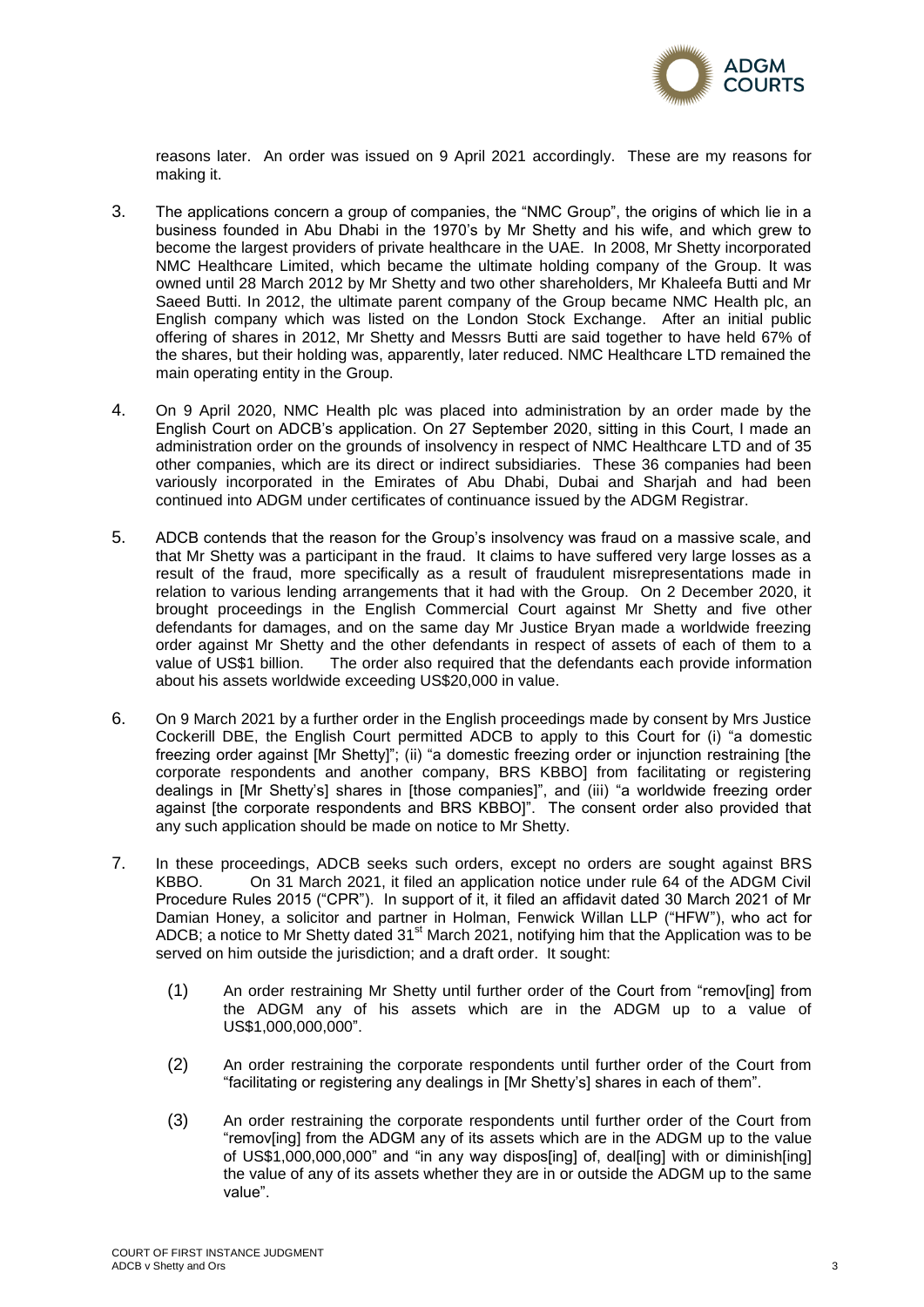

- 8. These documents were served on the corporate respondents at their respective registered offices. As far as service on Mr Shetty is concerned, ADCB took these steps: first, it sent the documents electronically to an email address that Mr Honey believes "belongs to" Mr Shetty and is accessed by him. HFW had used the address on 3 December 2020 to serve the English proceedings on Mr Shetty and received a response from Amsterdam & Partners, who act for Mr Shetty in relation to the English proceedings. Secondly, ADCB had the documents delivered by courier to an address in India that Mr Shetty gave as his address in an affidavit dated 8 January 2021 in the English proceedings, but it is unclear from the evidence whether they were received by, or left with, Mr Shetty himself. Thirdly, ADCB sent the documents to five email addresses of persons at Amsterdam & Partners, and also sent them to the offices of Amsterdam & Partners in London. However, in a letter of 23 February 2021 HFW had asked Amsterdam & Partners whether they had authority to accept service of the ADGM proceedings, and on 16 March 2021 they replied that they were not instructed to do so.
- 9. Two matters need to be considered about the steps taken by ADCB. First, when the matter came before me, ADCB had not issued a claim form. I infer that it was thought that the proper procedure was to bring these proceedings by issuing an application notice since ADCB is seeking interim remedies in relation to the English proceedings: rule 72(7) of the CPR provides as follows: "Where a party wishes to apply for an interim remedy but the remedy is sought in relation to proceedings which are taking place, or will take place, outside the jurisdiction, or the application is made … before a claim has been commenced, the application must be made in accordance with Part 8 of these Rules", which sets out general rules about applications for Court orders.
- 10. In my judgment, this rule does not mean that no claim form is required in the circumstances of a case such as this. My reasons are essentially those given by Mr Richard Spearman QC, sitting as a Deputy High Court Judge in the Chancery Division of the English High Court in Ras Al Khaimah Investment Authority v Bestfort Development LLP, [2015] EWHC 1955 (Ch), who considered the effect of the comparable rule 25.4 of the English Civil Procedural Rules. He observed that "a claim provides a vehicle for an application for an interim remedy; and the existence of a claim enhances the court's ability to control the proceedings". I add that this interpretation of the ADGM CPR finds support in rule 25, which refers to the requirement that, when a claim form is served out of the jurisdiction, notice containing a statement of the grounds on which it may be so served must be filed and served with the claim form, no such notice being required when other documents are served out of the jurisdiction. It would, I think, be strange if in such cases as this the respondent were deprived of such notice because no claim form was required, and indeed ADCB did serve a notice in respect of its application form, apparently recognising this.
- 11. Accordingly, I directed that ADCB should file and serve a claim form seeking substantially the same relief as that sought in its application notice, and it has now done so.
- 12. This led to a second question, which concerns service of the claim form. The corporate respondents, being registered in ADGM, could be served within the jurisdiction at their registered offices under rule 16B(1)(a) of the CPR. As for service on Mr Shetty, a claim form may be served on an individual if it is left with him at his place of residence: see rule 16(1). Further, rule 16B provides that a claim form may be served electronically, and that that this may be done (inter alia) by email "provided that it must be shown that the email account to which the document is sent belongs to the person to be served and is still accessed by that person". ADCB is concerned that the steps that it took to serve the application notice and other documents on Mr Shetty might not comply with these provisions, and doubts might arise about service of the claim form if it took similar steps to serve it. The evidence about his email address is over four months old, and there is no clear evidence that Mr Shetty is at the residence in India. Clearly, the documents were not and would not be served by sending them by courier or electronically to Amsterdam & Partners in view of their response of 16 March 2021. I can therefore understand ADCB's caution, and share its concern.
- 13. In order to put any question of service on Mr Shetty beyond doubt, ADCB sought orders for service by an alternative method under CPR rule 19 to ensure that there had been effective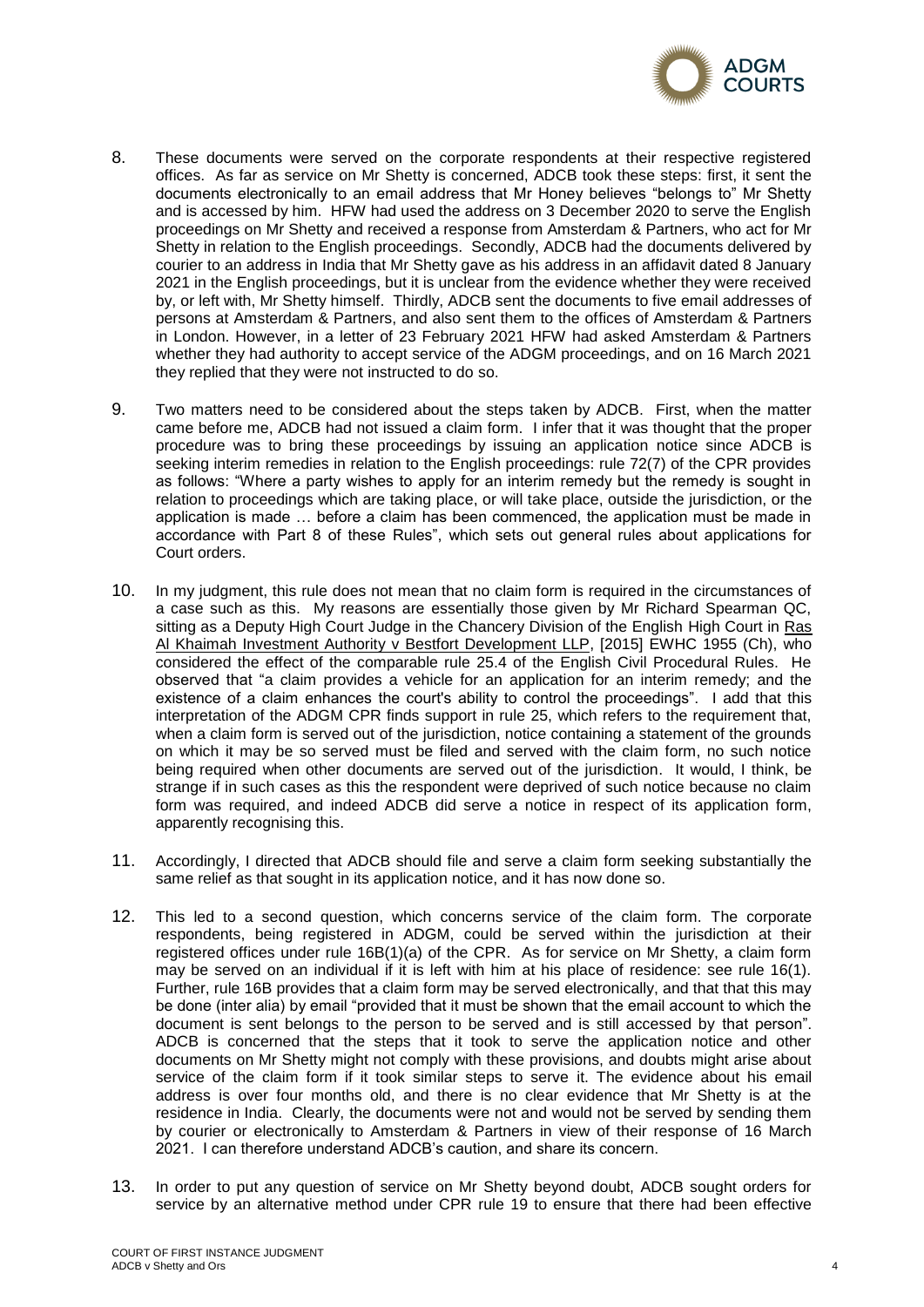

service of the documents sent to Mr Shetty before the hearing and that there would be effective service of the claim form: orders that the steps that it took by way of delivery of documents to the residence in India and sending them in electronic form to the email address believed to be used by Mr Shetty are sufficient to constitute good service, and that it be permitted to serve the claim form similarly. Such orders may be made "[w]here it appears to the Court that there is a good reason" to do so. In Société Generale v Goldas Kuyumculuk Sanayi Ithalat Ihracat AS, [2017] EWHC 667 (Comm) at para 49, Popplewell J summarised the principles applicable to the exercise of this power or, more precisely, the comparable power under the English rules. He pointed out that, while something more than the fact that a defendant has learned of the existence and content of a claim form is not sufficient to constitute a good reason for exercising the power, this is a "critical factor".

- 14. At paragraph 49(9) Popplewell J considered the cases about service abroad by an alternative method where there is a relevant bilateral treaty between countries, and I refer to this in view of the Agreement of 25 October 1999 between the Government of the UAE and the Government of the Republic of India on Juridical and Judicial Cooperation in Civil and Commercial Matters for the Service of Summons, Judicial Documents, Commissions, Execution of Judgments and Arbitral Awards, which provides at article 3(1) that "Summons and other judicial documents in the Contracting Parties shall be served …. In the case of India, through the court in whose jurisdiction the concerned person resides". Where there is a relevant bilateral treaty, in particular, it will not normally be a good reason for an order for alternative service that complying with the agreed formalities of service will take additional time and cost, and the Court will make an order only exceptionally. However, even in these circumstances, where the case is one in which urgent injunctive relief is sought, an order may be proper: see the judgment of Stanley Burnton LJ in Bayat v Cecil, [2011] EWCA Civ 135 at para 68, which Popplewell J regarded as remaining good law after the decision of the Supreme Court in Abela v Baadarani, [2013] UKSC 44. It does not seem to me that the orders sought in this case would be contrary to the Agreement of 25 October 1999 or inimical to its spirit, and in all the circumstances this is, to my mind, a proper case for an order for service by alternative means.
- 15. I recognise that these orders might be considered unnecessary in that either the steps taken by ADCB in relation to the application notice and other documents by way of sending them to Mr Shetty's email address or couriering them to the residential address (or one of these steps) might have constituted good service of them and similar steps might effect good service of the claim form; or that in any event Mr Shetty might choose to take no point on service. Indeed, it should be acknowledged that Mr Shetty consented to an order in the English proceedings permitting these applications, and when he addressed me, Mr Shetty gave me to understand that he had "received the message by email" and that he took no point on the jurisdiction of this Court. It would be unfair to think that he is taking any technical or unmeritorious points of this kind. However, he was acting in person and, I think, without legal advice about this, and I should be reluctant to rely on my understanding of what he said to assume a jurisdiction which the Court would not otherwise have.
- 16. In all the circumstances, I considered that, on the rather unusual facts of this case, there is good reason to take a cautious approach with regard to service and to make an order under rule 19, and I made the orders sought by ADCB under the rule.
- 17. This Court has jurisdiction to make the orders sought against the corporate respondents under article 13(7)(a) of Abu Dhabi Law No (4) of 2013, as amended by Abu Dhabi Law No (12) of 2020, (the Founding Law), which provides that the Court has jurisdiction to consider and decide on civil or commercial claims and disputes involving any of the Global Market Establishments of ADGM. The expression "Global Market Establishment" is defined in Article 1 of the 2013 Law, and covers corporate respondents.
- 18. In the Notice sent to Mr Shetty, ADCB contended that the Court has jurisdiction to make an order against him under both article 13(7)(a) and article 13(7)(d) of the Founding Law. At the hearing before me, it relied only on article 13(7)(d). That article provides that this Court of First Instance has jurisdiction to consider and decide on "Any request, claim or dispute which the Global Market's Courts has jurisdiction to consider under Global Market Regulations". The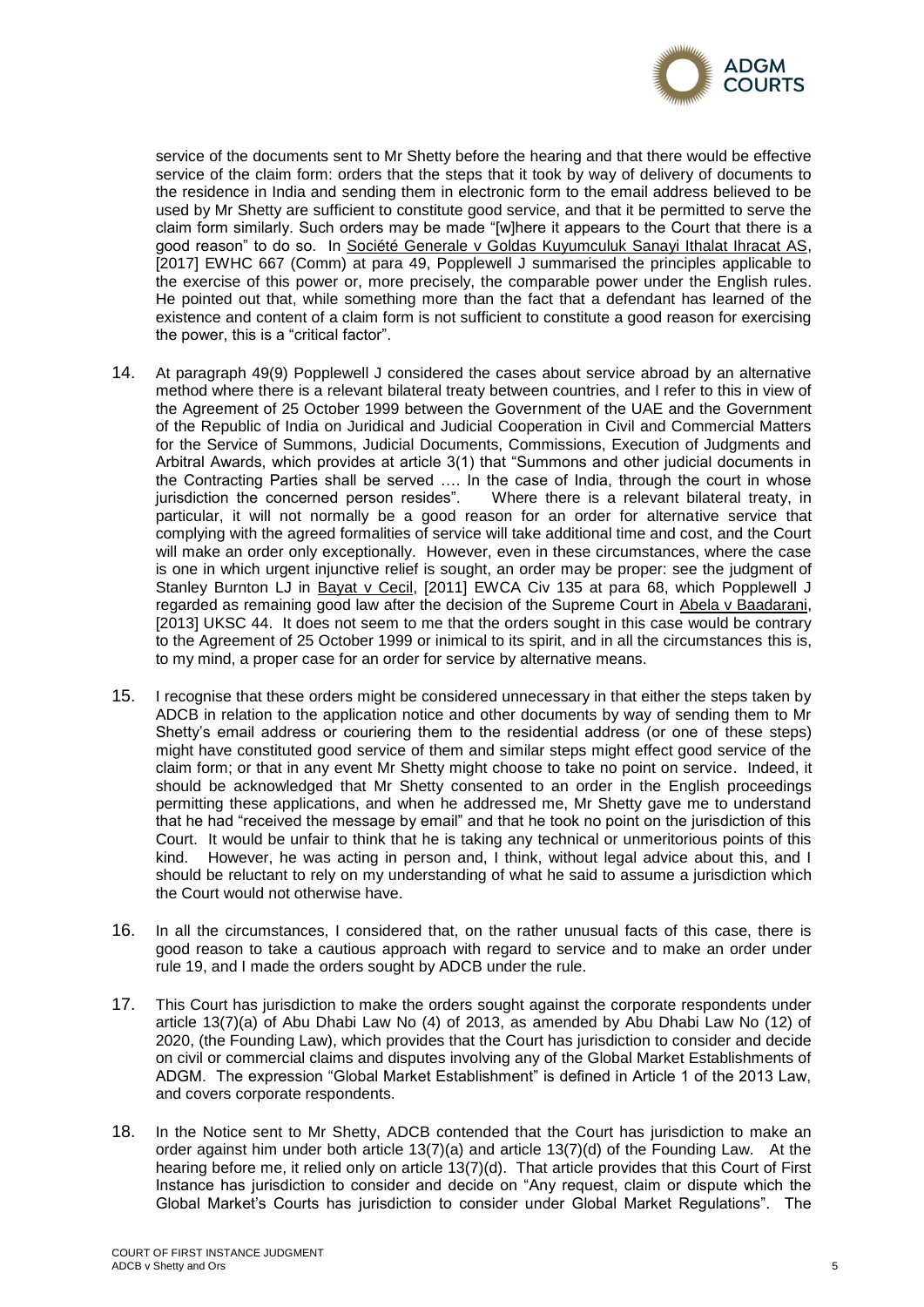

ADGM Court, Civil Evidence Judgments, Enforcement and Judicial Appointments Regulations, 2015 (the "2015 Regulations") provide that "… there shall be exercisable by the Court of First Instance all such jurisdiction as is conferred on it by (a) Articles 13(7) and 13(8) of the ADGM Founding Law; …. (c) these Regulations; (d) any other ADGM enactments". The expression "ADGM enactment" means "ADGM regulations and any rules made under ADGM regulations, including court procedure rules": Regulation 227. Thus, it covers both the and the CPR.

19. Regulation 41 of the 2015 Regulations provides as follows:

"(1) The Court of First Instance may by order (whether interim or final) grant an injunction … in all cases in which it appears to the Court just and convenient to do so". …

(3) The power of the Court of First Instance under subsection (1) to grant an interim injunction restraining a party in any proceedings from removing from the jurisdiction of the Court of First Instance or the Emirate, or otherwise dealing with assets located within that jurisdiction or the Emirate shall be exercisable in cases where that party is, as well as in cases where he is not, domiciled, resident or present within that jurisdiction".

20. As I interpret this Regulation, the Court therefore has jurisdiction to make a freezing order in support of foreign proceedings. This view is supported by Rule 72(7) of the CPR, which I have already recited, and by Rule 71, which provides:

"(1) The Court may grant such interim remedies as are necessary in the interests of justice (whether in the particular case or more generally) including -

(a) an interim injunction …

(f) an order (referred to as a "freezing injunction") restraining a party from removing from a particular jurisdiction assets located within that jurisdiction or from dealing with or removing from ADGM or any other jurisdiction assets which are located there."

- 21. I accept ADCB's submission that the Court has jurisdiction under article 13(7)(d) to make a freezing order against Mr Shetty. Indeed, it would be a remarkable gap in the jurisdiction of the Court, and at odds with the general policy adopted by common law courts particularly in cases of what Dicey, Morris & Collins  $(15^{th}$  Ed., 2012) at 8-040 calls "the special case of fraud", if there were no power to make a freezing order in respect of assets in its jurisdiction in a case such as this.
- 22. I therefore had to decide whether it is just and convenient to make the orders sought by ADCB. I take first the application for a freezing order against Mr Shetty. The applicant for such an order must show that it has a "good arguable" case against the respondent. I need not set out ADCB's case in more than the barest outline. As I have said, it claims that it was induced by fraudulent misrepresentations to make banking facilities available to the NMC Group, that Mr Shetty was a party to the fraudulent scheme, and that as a result it suffered damage. The evidence before me is that the fraud came to light through a report of a New York Investment firm called Muddy Waters Capital LLP, which was published on 17 December 2019, and subsequent investigations. The financial misconduct described in the report included manipulation of the balance sheets of NMC Health plc for the year 2018, apparent related party transactions, profit margins described as being "Too good to be true" and a reported cash balance which appeared inconsistent with low annual interest income and high borrowings. Mr Shetty's involvement in misconduct is said to be indicated by, inter alia, unusually high capital costs, suggesting overpayments, associated with a particular development the principal contractor of which was apparently controlled by Mr Shetty; and the sale in "staggering quantities" of shares in the Group by persons including Mr Shetty.
- 23. On 17 January 2020, the NMC Group appointed Freeh Group International Solutions LLC ("Freeh") to investigate these matters, and on 26 February 2020 NMC Health plc made an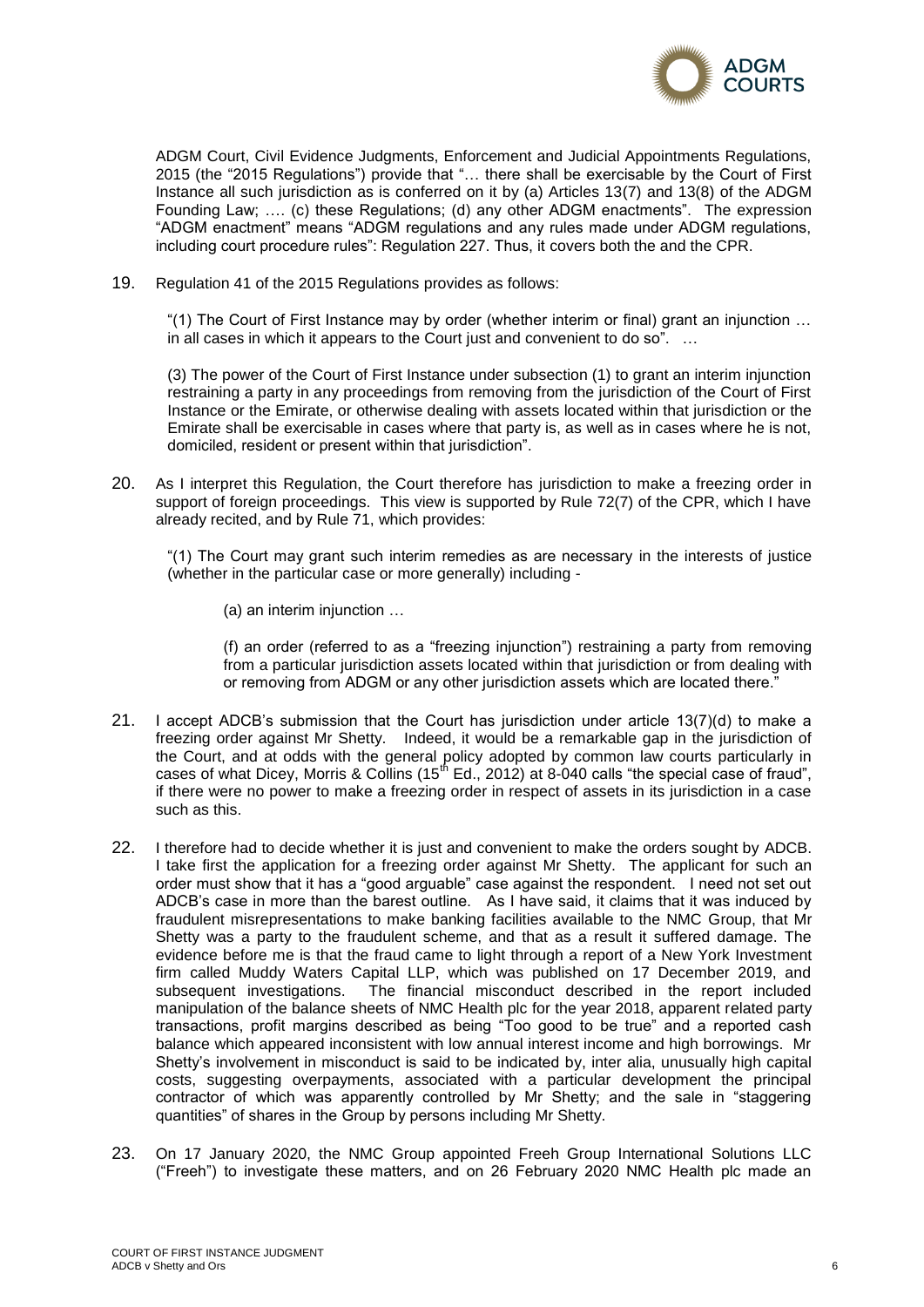

announcement that included the following under the heading "Supply chain financing arrangements":

> "[Freeh] have identified supply chain arrangements which were entered into by [NMC Health plc] and which are understood to have been used by entities controlled by Dr B R Shetty and Mr Khaleefa Butti Omair Yousif Ahmed Al Muhairi (the "Related Parties"). Under these arrangements, suppliers to companies owned by the Related Parties were paid by certain credit facility providers, while those companies were responsible for settling the amounts payable to the credit facility providers, the contractual obligation rests with NMC, which also provided a guarantee in the event of non-payment or default … These arrangements were not disclosed to, or approved by, the Board and were not disclosed as related party transactions in accordance with the Listing Rules. The arrangements were not reflected on the Company's balance sheet nor reported in the Company's financial statements for the financial year ended on 31 December 2018".

- 24. By September 2020, it was estimated that the Group had accumulated what has been described as "secret debt" amounting to US\$4.357 billion to \$5.32 billion, far exceeding the Group's publicly reported debt of some US\$2.1 billion.
- 25. With regard to damages, ADCB pleads that, but for the fraud, it would not have granted credit facilities to the NMC Group, but would have otherwise applied its capital and made alternative returns with similar profit to that which it expected under NMC's facilities. On the basis of an estimate of its losses by reference to the amounts outstanding on ADCB's facilities, it pleads damages of just over US \$1 billion.
- 26. In my judgment, ADCB has demonstrated that it has a good arguable case against Mr Shetty. Mr Shetty denies that he was party to any fraud, and told me that he himself was a victim of greed and fraudulent conduct of others associated with the NMC Group, who arranged for a bogus account to be opened in his name at the Bank of Baroda and for monies to be transferred into it. He is anxious to clear his name and restore his reputation. Of course, on the information before me I cannot reach a decision whether he is guilty of fraud or an innocent man who has been duped, and I do not do so. As I have said, the question for present purposes is whether ADCB has demonstrated a good arguable case, and this test does not require it to show that its claim is likely to succeed, or more likely to succeed than not. The English Court of Appeal has described the test as "a not particularly onerous one": Lakatamia Shipping v Morimoto, [2019] EWCA Civ 2203 at para 35. I consider that ADCB's case satisfies that test, whether the claim be governed by English Law, the relevant provisions of the UAE Civil Code or some other law.
- 27. My conclusion about this corresponds with that in the English proceedings of Bryan J. Mr Pillai invited me to rely on that judgment as evidence in support of ADCB's case. He might be right that I would be entitled to do so (see Sabbagh v Khoury, [2014] EWHC 3233 at paras 202 to 209), but the law about this is less than clear, and I prefer, not having had the benefit of full argument about this, to base my decision on my own assessment of the material.
- 28. The evidence before me is that Mr Shetty does have assets, including specifically shares in the corporate respondents, which are within the jurisdiction of the Court and will therefore be covered by the order sought by ADCB. It appears that Mr Shetty owns 96% of the shares in BRS Investment Holdings 1 LTD and 80% of the shares in BRS Investment Holdings 2 LTD, and is the sole shareholder in BRS Investments 3 LTD, BRS Investment Property LTD and BRS Health LTD.
- 29. An applicant for an order of this kind must also show that there is a real risk of "dissipation", in the sense of a real risk that a judgment in his favour would go unsatisfied by reason of the respondent disposing of his assets unless restrained by the Court from doing so. A good arguable case that the respondent has been dishonest is not enough to establish that risk: it is necessary to examine the evidence to see whether any evidence of dishonesty indicates that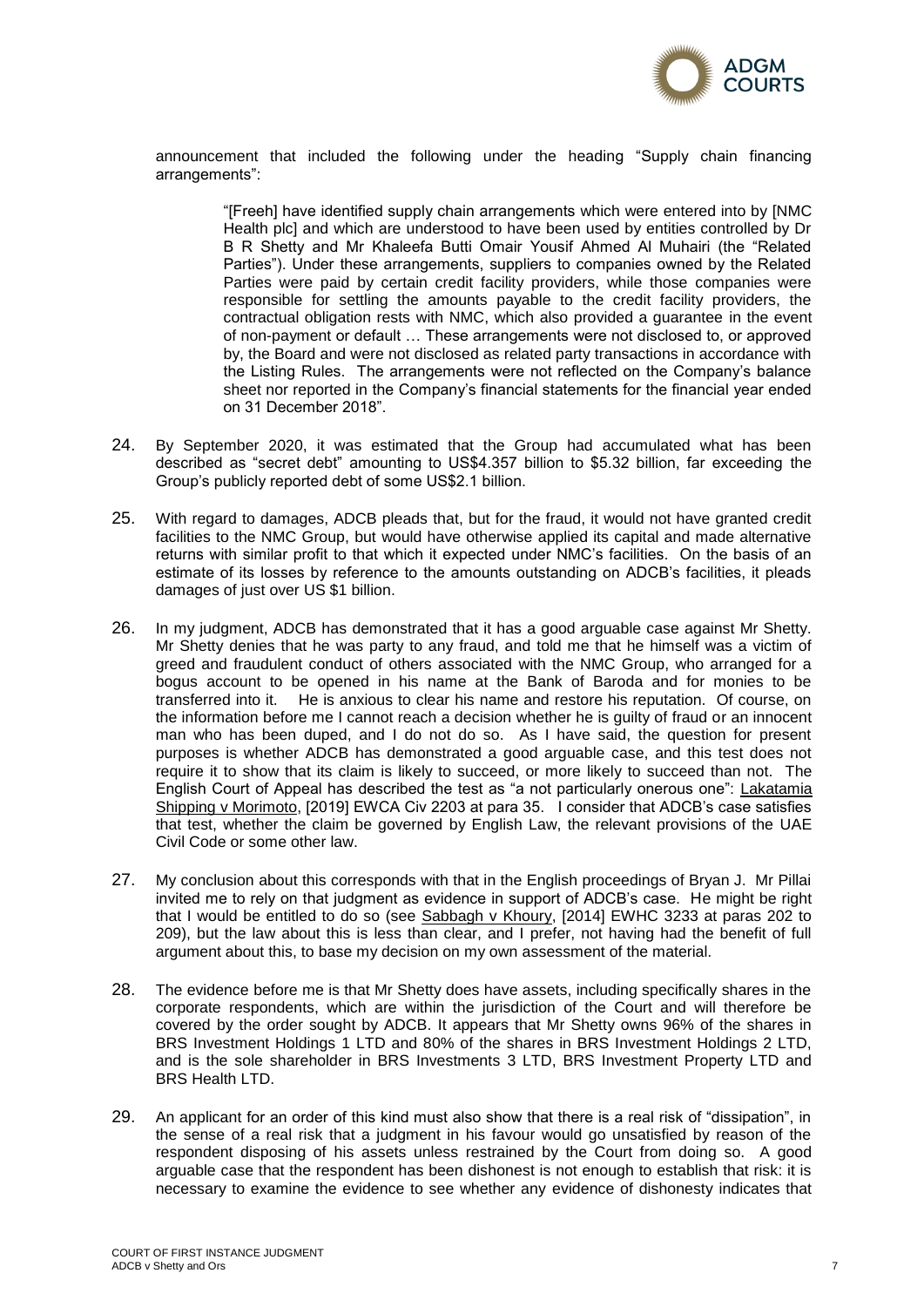

assets may be dissipated: Lakatamia, (cit sup) at para 34. Further, the fact that a respondent has used offshore structures for his dealings does not in itself demonstrate such a risk, but this can be relevant on the facts of a particular case, and I consider it to be so in this case: Mr Shetty apparently has used a particularly complex structure of entities in various jurisdictions, and I have seen no explanation for him doing so. In my judgment, ADCB has demonstrated a risk of dissipation: I agree with the reasons given by Bryan J for reaching that conclusion on the evidence before him (see, in particular, paras 38 and 90 to 97 of his judgment) and I reach a similar conclusion on the basis of the evidence before this Court. I also consider that this conclusion is reinforced by criticisms of Mr Shetty's response to the order of the English Court for information about his assets, although I acknowledge the difficulties that Mr Shetty might reasonably have had in responding fully to that order and that his responses might be seen as proper in due course.

- 30. It is, to my mind, just and convenient to make the order sought by ADCB against Mr Shetty. Of course, Mr Shetty is already restrained by the English worldwide freezing order from dealing with or disposing of assets in this jurisdiction, but this does not mean that a domestic freezing order made by this Court would be otiose or pointless. It supports and complements the English order, not least because it can be served by ADCB on, and bind, ADGM entities (including the corporate respondents). In short, it overcomes territorial limitations that, at least arguably, might restrict the efficacy of the English order.
- 31. I considered specifically whether it is just and convenient that the limit on the freezing order be US\$1 billion. As I have said, ADCB's assessment of its loss as a result of the fraud that it alleges is based on the amount of NMC's outstanding borrowing under the ADCB facilities. It does not take account of what recoveries might be made from the NMC Group companies in administration. At a trial this and many other matters about quantum will, no doubt, be carefully examined. However, I concluded that the limit of US\$1 billion is just and convenient for a freezing order on the basis of the information presently available: convenient because it mirrors the limit in the English freezing order, and just because at this stage ADCB is entitled to protection in respect of its potential loss if recoveries are small. I note further that the US \$1 billion limit does not include separate protection in respect of interest since November 2020, ADCB's costs of investigation or legal costs. In any case, Mr Shetty has liberty to apply if ADCB makes significant recoveries. I also requested, and ADCB gave, an undertaking to notify the Court as soon as reasonably practicable if the English worldwide freezing order is discharged or materially varied in respect of Mr Shetty; or "substantial sums are recovered by ADCB such that the limits of US\$ 1 billion … may be affected". Thus, the Court will be able to reconsider the limit of its own motion if this becomes appropriate.
- 32. I can give my reasons for making the order against the corporate respondents in respect of Mr Shetty's shares briefly. The effect of the freezing order against Mr Shetty is that, in all likelihood, the corporate respondents would be in contempt of the Court were they to facilitate any dealings in his shares with them. It is just and convenient that the position be made clear by a specific injunction against the corporate respondents to that effect.
- 33. The basis of ADCB's application for a worldwide freezing order against the corporate respondents is what is usually referred to as the Chabra jurisdiction, so-called after the case of TSB Private Bank International SA v Chabra, [1992] 1 WLR 231, which established that in some circumstances the Court can make a freezing order against a respondent who is not subject to any cause of action by the applicant if it is just and convenient to do so. The jurisdiction has been described as "exceptional" and is exercised cautiously: PJSC Vseukrainskyi v Maksimov, [2013] EWHC 422 at para 7. The applicant must establish:
	- i. That there are "grounds for belief" (per Longmore LJ in Ras Al Khaimah Investment Authority v Bestford Development LLP, [2017] EWCA Civ 1014 at para 39) or is "good reason to suppose" (the Maksimov case, loc cit, para 7) that the respondent has assets that will be covered by the order. It is, as I see it, of no real importance which formulation is preferred: both have been said to be little different from the criterion of "good arguable case", and so it is not necessary for the applicant to show that the chances are better than even.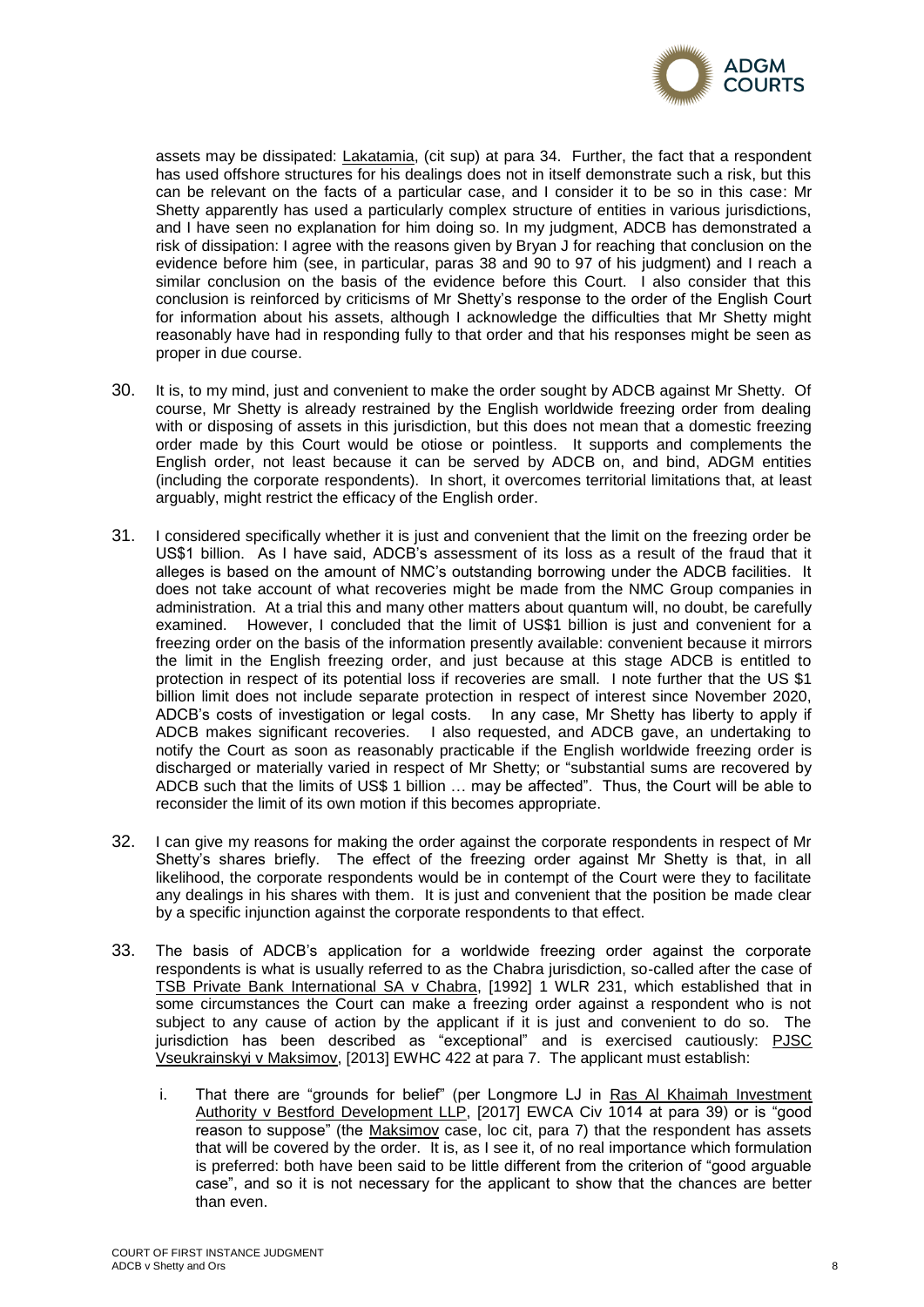

- ii. That there is good reason to suppose that the respondent has assets that would be amenable to some process, ultimately enforceable by the courts, by which the asset would be available to satisfy a judgment against the person against whom the applicant asserts a substantive case. The applicant does not have to identify specific assets in the hands of the respondents that would be available: Yukong Line Ltd v Rendsburg Investments Corp., [2001] 2 Lloyd's Rep 113 at para 44.
- iii. That there is a real risk that a judgment in the applicant's favour would go unsatisfied by reason of the respondent disposing of assets unless restrained by the Court from doing so.
- 34. I am satisfied that these requirements are satisfied in the cases of all the corporate respondents. As for the first requirement, in his disclosure on affidavit in the English proceedings Mr Shetty said that the values of his interests in BRS Holdings 1 LTD, BRS Holdings 2 LTD, BRS Holdings 3 LTD and BRS Health LTD were "currently unknown" or "unknown", and that the value of his holding in BRS Investment Property LTD was \$22.88 million (a value later revised in correspondence to \$25.1 million). The corporate respondents do not, as it appears from the evidence, trade, and prima facie are likely to hold assets: this is sufficient to satisfy the burden on ADCB on this question. I do not overlook that in the schedule to a later letter, Amsterdam & Partners revised the value of Mr Shetty's interest in BRS Health LTD to nil. However, this change from Mr Shetty's sworn evidence was unexplained and would be an unsatisfactory basis to decline to make an order against the company, particularly since, when Mr Shetty addressed me, I was given to understand that the position about BRS Health LTD's assets was less straightforward than might have appeared from Amsterdam & Partners schedule.
- 35. Is there good reason to suppose that the corporate respondents have assets that would be available to satisfy a judgment against Mr Shetty? Although this requirement would be met if the corporate respondents hold their assets as nominees or agents of Mr Shetty or he otherwise has a beneficial interest in them, the requirement does not demand this. It is put as follows in Gee, Commercial Injunctions (7th Ed, 2021) at paras 13-013 and 13-014: "The iurisdiction is not limited to cases in which the non-party may hold assets of the defendant ... It is not limited to where the enjoined party may be using a third party as pockets or wallets of that respondent. It can apply where the third party may have some liability to the defendant or owe a debt, assets in his control may be reached under s.423 of the [UK] Insolvency Act 1986 or through some other way of setting aside a transaction, or by any means through which assets may become through some compulsory process available for satisfying the claim or a judgment founded on it … The jurisdiction recognises that the third party is a separate person from the defendant, and does not involve piercing the corporate veil". It is to be observed that the requirement is not met merely because the defendant is in a position to control how the third party deals with its assets: see JSC Mezhdunarodniy Promyshlenny Bank v Purgachev, [2015] EWCA Civ 139 at para 13, citing Algosaibi v Saad Investments Co Ltd., 2011 (1) CILR 178 per Chadwick P at paras 32-33.
- 36. There is evidence, including evidence from the information disclosed by Mr Shetty in the English proceedings, that Mr Shetty, while conducting his affairs through companies, regards the companies' assets as his own. For example, in the annual report of NMC plc for 2018, Mr Shetty described shareholdings as "direct" holdings of his own, although the majority of them were held through various companies, including BRS International Holdings Ltd and BRS Capital Ltd. Secondly, in information about his assets made in the English proceedings, Mr Shetty included an aircraft that was in fact owned by BRS Avio Pvt Ltd and a London property owned by Multi Skies Ltd. There is also evidence that Mr Shetty considered that he had a beneficial interest in assets held in BRS Investment Holdings LTD 1, BRS Investment Holdings LTD 2 and BRS Holdings LTD 3. According to Mr Honey's affidavit, these companies were significant shareholders in Finabir plc. In an announcement dated 9 March 2020, Finabir plc stated that its board has received confirmation from Mr Shetty and his son, Mr Binay Shetty, of information as to the shareholding level set out in an Initial Public Offer prospectus about the level of investment by those three corporate respondents and that they were "presently the beneficial owners of 459,579,042 shares, representing 65.65% of the Company".